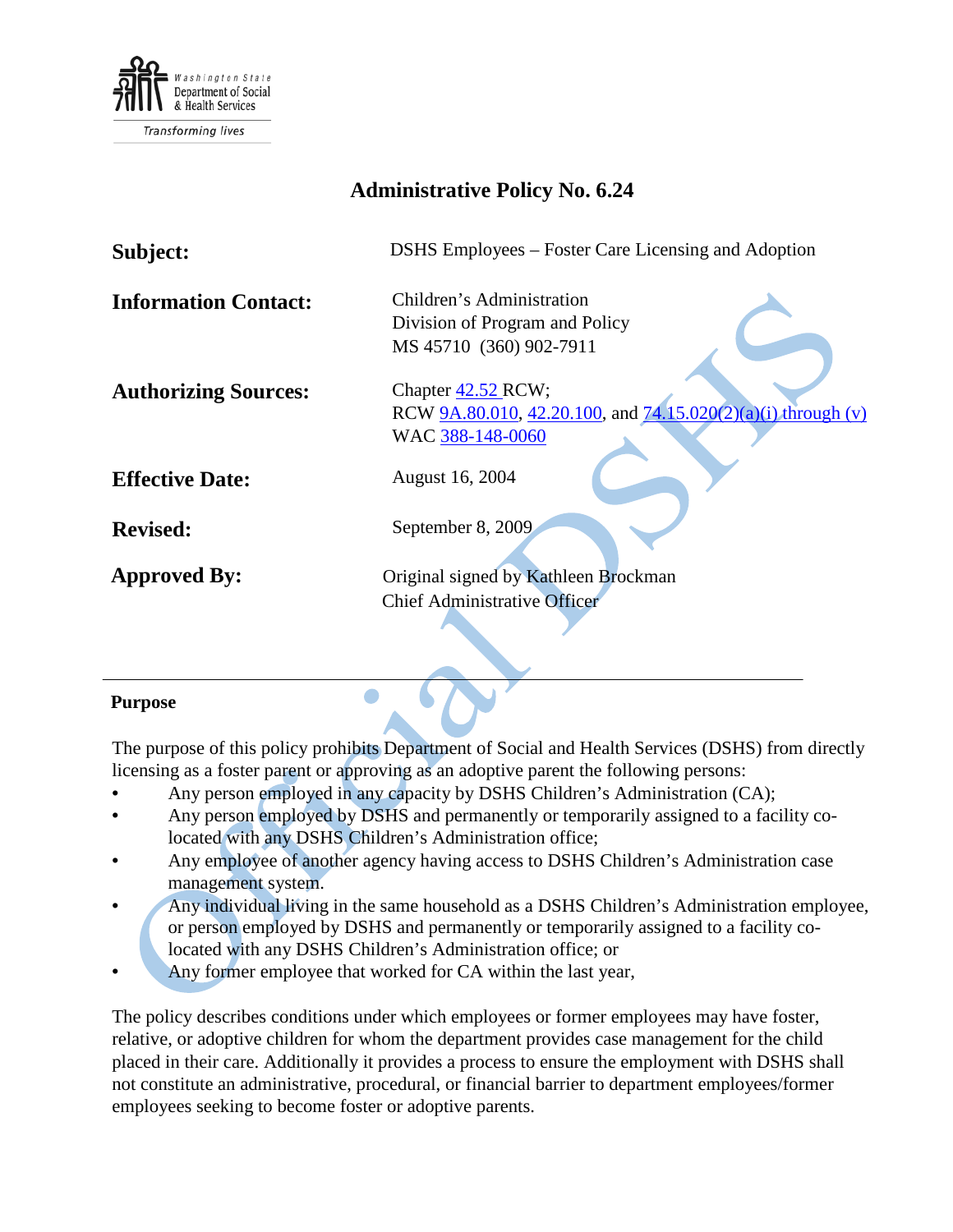Any potential conflicts with the federal Indian Child Welfare Act (ICWA) will be resolved through consultation with the affected tribe in accordance with applicable tribal law, federal law, and state law including the [Centennial Accord an](http://www.goia.wa.gov/Government-to-Government/Data/CentennialAccord.htm)d [DSHS Administrative Policy 7.01.](http://one.dshs.wa.lcl/Policies/Administrative/dshs-ap-07-01.pdf)

#### **Definitions**

**Borrowed Foster Home** means the placement and supervision by an agency of child (ren) in a foster family home licensed or certified by another agency, with the permission of that agency.

**Approved for Adoption** means a determination by the department or child-placing agency that a person, or the persons constituting a household, meets the requirement for adoptive parents. This determination is based on a satisfactory application for adoption and completion of an approved adoption home study "pre-placement report" per [RCW 26.33.190.](http://apps.leg.wa.gov/RCW/default.aspx?cite=26.33.190)

**Child Placing Agency (CPA)** means any public or private association, corporation, or individual currently licensed and contracted with the department as a child-placing agency under chapter 74.15 [RCW an](http://apps.leg.wa.gov/RCW/default.aspx?cite=74.15)d [RCW 26.33.020.](http://apps.leg.wa.gov/RCW/default.aspx?cite=26.33.020)

**Co-located** means any situation in which a DSHS employee works within the same building as an office of the DSHS Children's Administration.

**CA and Co-located DSHS Employee** means all employees of the Children's Administration or colocated DSHS employee in any status. For the purposes of this policy, this group also includes all individuals living in the same household of a person employed by DSHS when that individual has a caregiver role for the foster or adoptive child.

Foster Care means placement of a child by the department or a currently licensed and contracted child-placing agency in a home or facility licensed under [chapter 74.15 RCW.](http://apps.leg.wa.gov/RCW/default.aspx?cite=74.15)

**Foster and/or adoptive parent** for this policy refers to either a CA employee, former employee or a co-located DSHS employee.

**Former Employee** means a person who has been employed by CA or referred to in the Purpose of this policy within the last year.

**Relatives** means a relative or other suitable person not needing to be licensed as identified in [RCW](http://apps.leg.wa.gov/RCW/default.aspx?cite=74.15.020)   $74.15.020(2)(a)(i)$  through (v).

**Policy**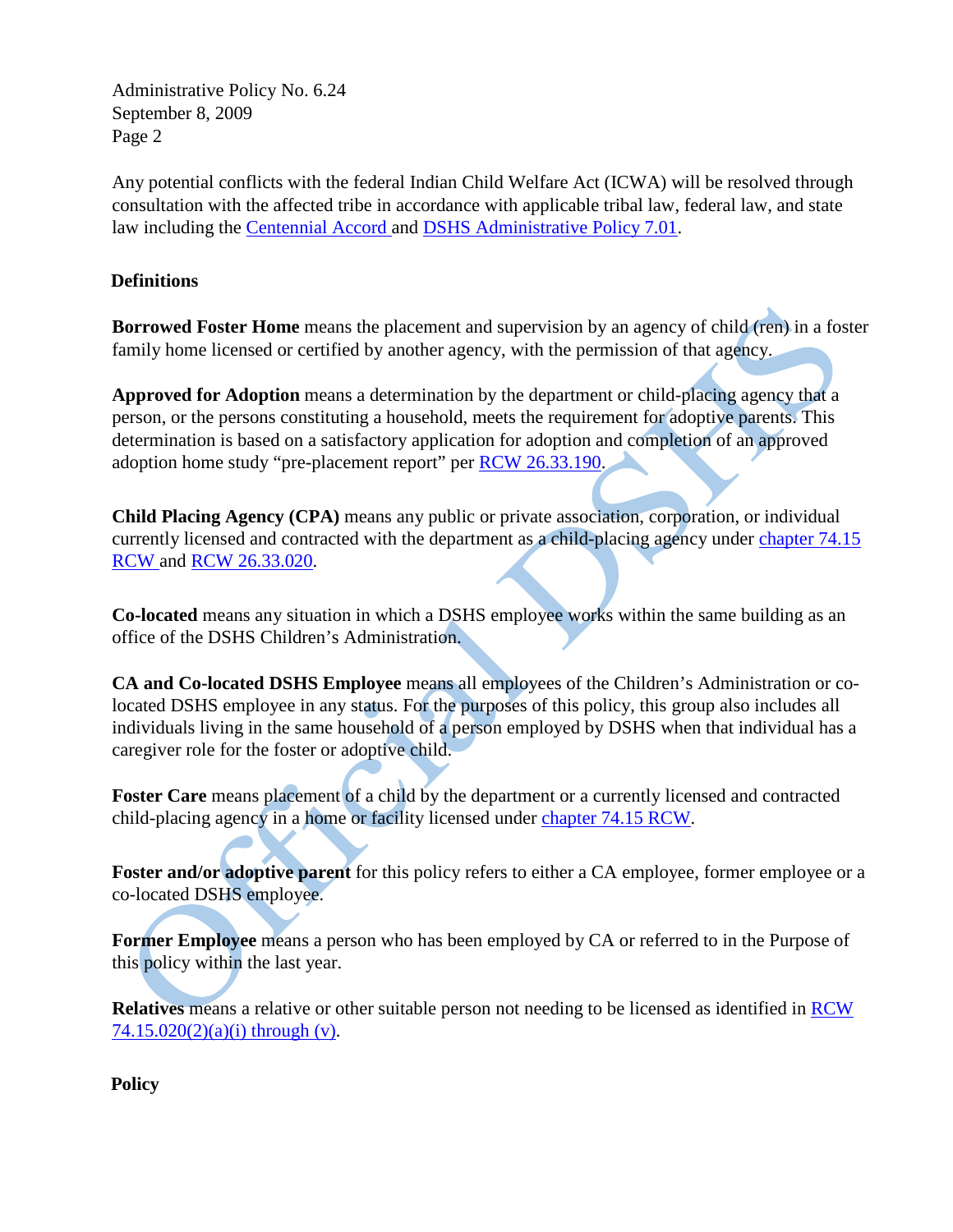CA and co-located DSHS employees and former employees (within one year) and employees of other agency with access to CA case management system are prohibited from being licensed to be foster parents or approved as adoptive parents directly by DSHS. As outlined below, private Child Placing Agencies (CPA) will provide case management for most children placed with DSHS employees.

#### **Procedures**

#### **A. Foster Care Licensing:**

- 1. Foster parent certification or approval to be an adoptive parent may be obtained through a private Child Placing Agency (CPA).
- 2. The CA Division of Licensed Resources shall verify a CA or co-located DSHS employee and former employees are certified as a foster parent by a private Child Placing Agency (CPA) prior to issuing a foster family home license to the employee.
- 3. A person who is licensed as a foster parent and becomes or is a CA or co-located DSHS employee at the time this policy becomes effective must be certified through a private CPA within six months. All other provisions of this policy shall apply to licensees newly employed by DSHS.
- 4. The local CA office shall refer CA or co-located DSHS employees with pending foster family home applications to suitable CPAs for completion of the necessary steps to assure timely completion of licensing action for the employees.

#### **B. Foster Care Placement:**

- 1. A foster parent who is a CA or co-located DSHS employee or former employee shall receive placements and case management services only through a CPA, unless an agreement is made under section B.4 of this policy for DSHS to borrow the employee's home from a CPA.
- 2. Children who were placed with CA or co-located DSHS employees and former employees before the effective date of this policy shall be reviewed on a case-by-case basis. Whenever possible, the case shall be transferred to a CPA. The child shall only remain in the home and continue receiving case management through the DSHS region in which the employee works if approved by the Regional Administrator with responsibility for the child.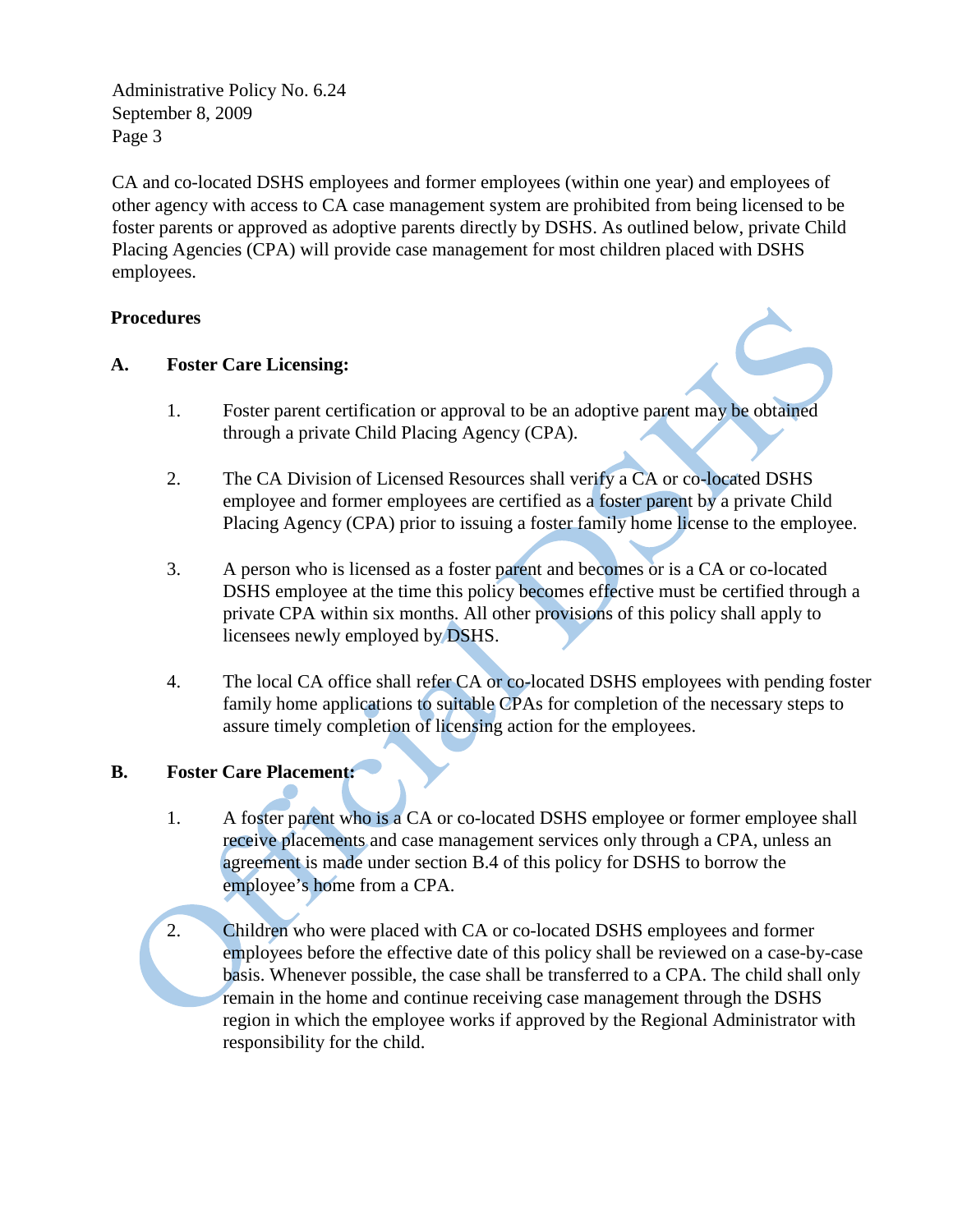- 3. A foster parent who is a DSHS employee shall act solely in the role of foster parent when in a court or any other proceeding regarding a child placed in the employee/foster parent's home.
- 4. DSHS CA shall not "borrow" an employee/foster parent's home unless: It is on a short term, time-limited basis; and the staff person borrowing the home has a waiver signed by the Regional Administrator (RA) with responsibility for the child.

#### **C. Relative Placement under Juvenile Court Dependency Action:**

- 1. A DSHS employee who is a relative or other suitable person as identified in RCW  $74.15.020(2)(a)(i)-(v)$  of a child(ren) who needs placement shall be considered a placement resource by the department in the same manner as a relative who is not a DSHS employee. Placement decisions shall be made in accordance with the best interest of the child (ren).
- 2. The DSHS placement decision will be made with a view toward safety and the fewest possible placements for the child regardless of employee status.
- 3. If the child (ren) is placed by DSHS, a different DSHS office than the one in which the employee works or is co-located will provide case management. The RA with responsibility for the child shall approve the selection of the office to provide case management.
- 4. If the employee wants to be licensed for relative foster placement or certified for adoption, they must comply with section B and D of *Procedures* in this policy to be certified as a foster or approved as an adoptive parent.

### **D. Adoption:**

- 1. All CA, co-located DSHS employees and former employees wanting to be approved as adoptive parents must obtain approval through a private CPA.
- 2. A foster parent who is a CA or co-located DSHS employee or former employee shall receive placements and case management services only through a CPA, unless an agreement is made under section B.4 of this policy for DSHS to borrow the employee's home from a CPA.
- 3. An exception to policy (ETP) for children with special needs may be granted to the employee to adopt a child from DSHS who has been difficult to place due to the child's special needs. The ETP must be approved by the RA with responsibility for the child.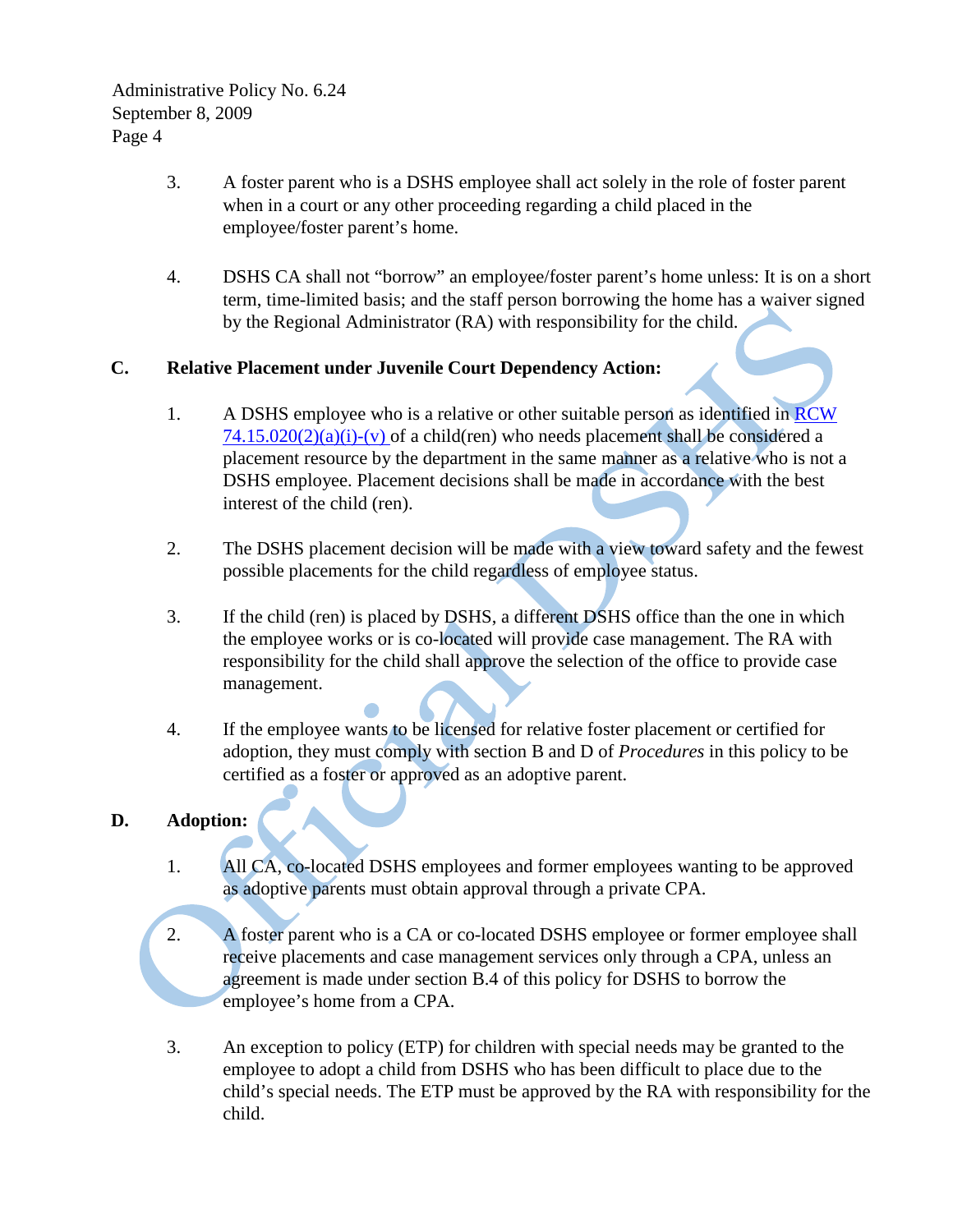- 4. If the child (ren) is placed by DSHS for adoption, a different DSHS office than the one in which the employee works or is co-located will provide case management. The RA with responsibility for the child shall approve the selection of the office to provide case management.
- 5. The employee shall not seek nor accept placement of a child with whom the employee has worked in an official capacity, unless an exception is granted as outlined in Section D. 3 of this policy.
- 6. The local CA office shall transfer pending adoption applications in process and applications from new DSHS employees to a private CPA for completion of the home study. All other applicable provisions of this policy shall apply to newly employed prospective adoptive parents.

#### **E. Confidentiality and Access to Files:**

- 1. To assure confidentiality of client and employee information, following certification or approval by the CPA, the CA Regional Administrator for the office through which the employee has been licensed for foster family care or approved for adoption shall direct the sealing of licensing, adoption, and related client electronic files in administrative files.
- 2. CA shall permit department staff who are licensed to provide foster family care or who are approved for adoption, or who have applied for such license or certification, to review their file, including electronic data, only through the formal request process established by the local and regional offices. The request goes to the assigned licenser or adoption worker.
- 3. DSHS employees are prohibited from independently accessing the files of children placed or who may be placed in the employee's home.

4. DSHS employees are prohibited from using the department's electronic information systems to obtain data about themselves or children placed or proposed to be placed in their care.

## **F. Standards of Ethical Conduct:**

All DSHS employees, including those seeking or possessing a family foster home license or approved as an adoptive parent through the department must comply with the provisions of [Administrative Policy 18.64 Standards of Ethical Conduct for Employees.](http://one.dshs.wa.lcl/Policies/Administrative/dshs-ap-18-64.pdf) Among some of the provisions of that policy, a DSHS employee shall not: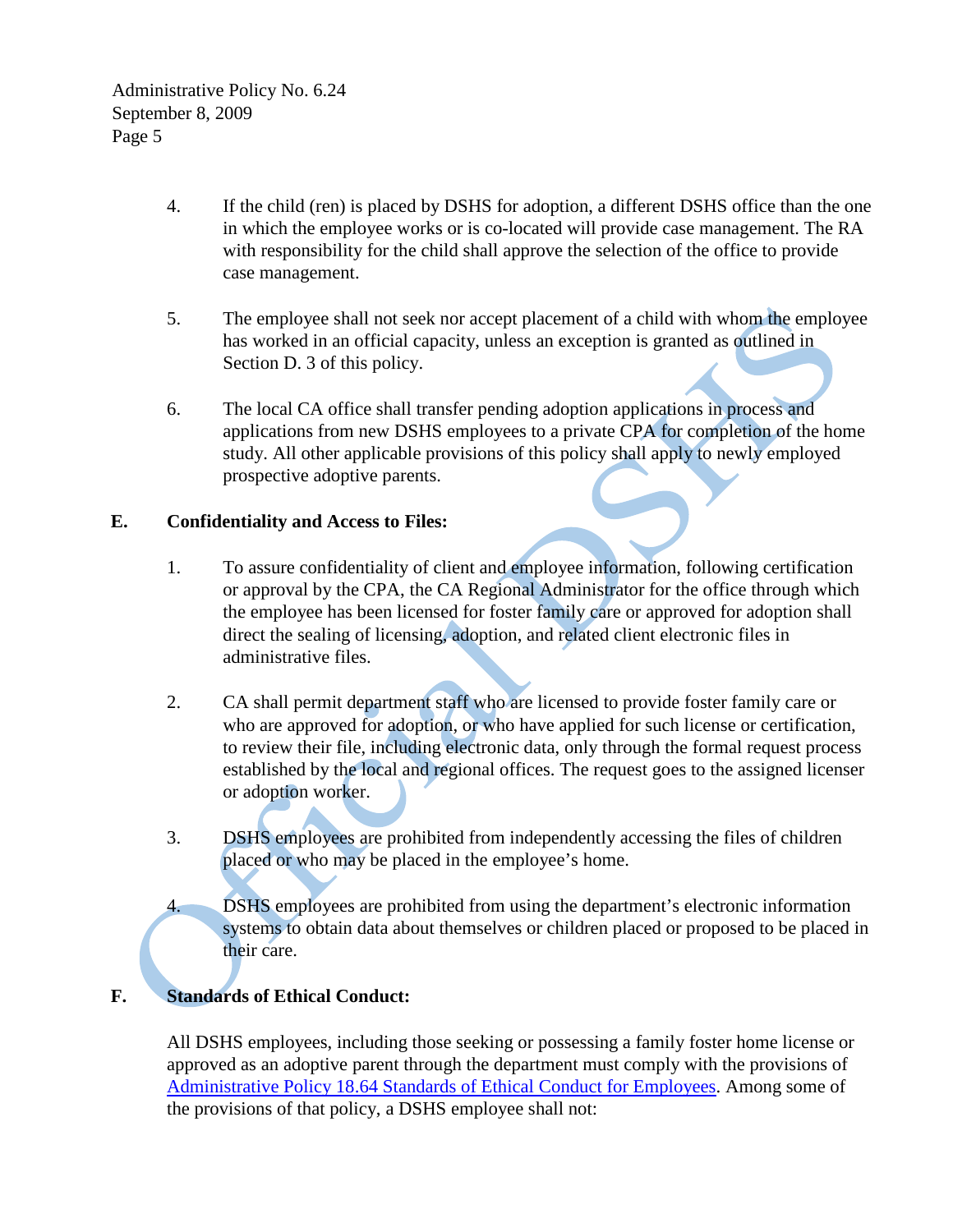- 1. Engage in any employment, business or professional activity, which could represent a conflict of interest;
- 2. Create the appearance of using the employee's position for personal gain or advantage or for the benefit of others
- 3. Use the employee's position to obtain special privileges or exemptions for the employee, employee's spouse, child, parents or other persons.